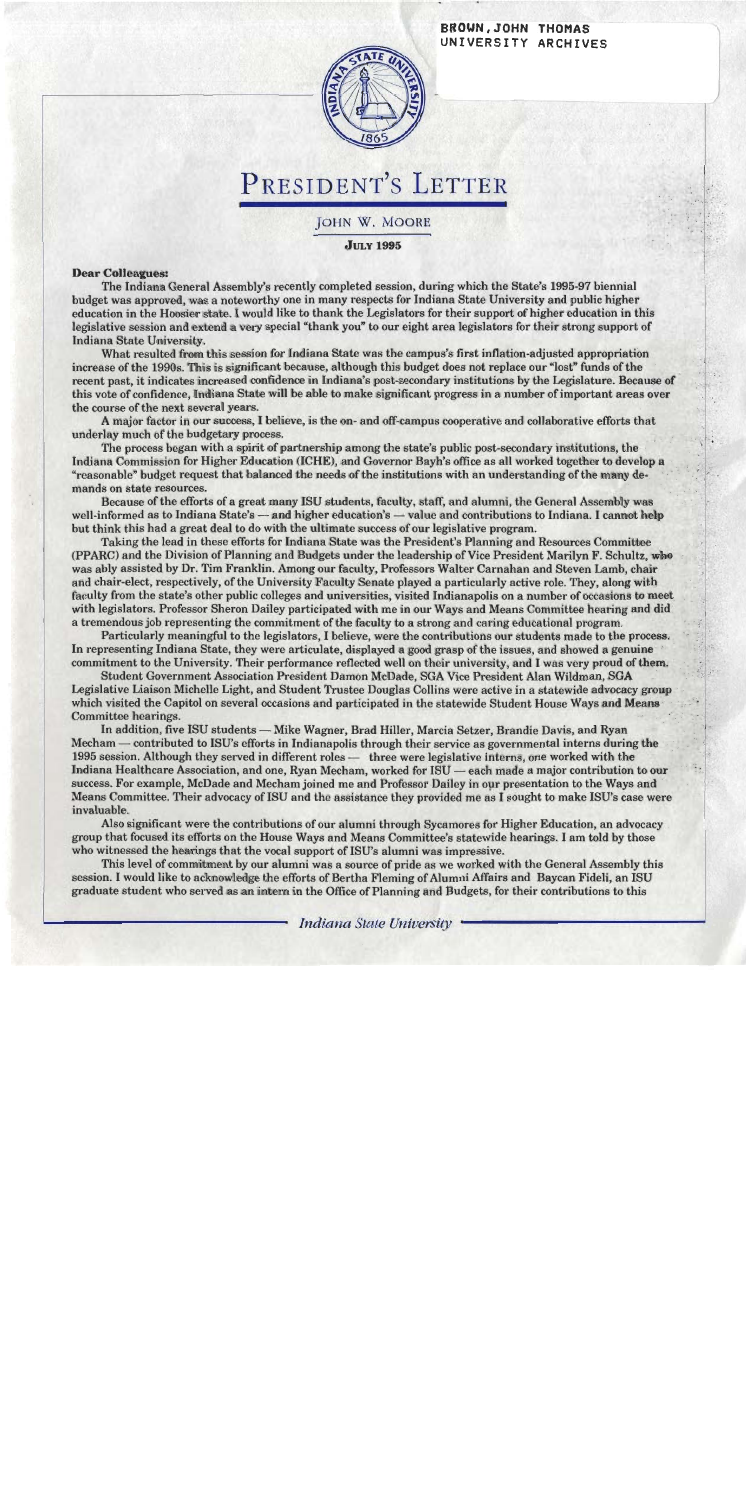### PRESIDENT'S LETTER

#### effort.

Before using the remainder of this letter to discuss how the General Assembly's action affected Indiana State's 1995-96 budget — which was approved by the Board of Trustees at its June meeting — I want to thank everyone who contributed to making this legislative session a success for Indiana State and Hoosier higher education. Your participation, dedication, and support have paid dividends for everyone associated with the University.

#### The 1995-97 Biennial Budget

#### **Operating Budget**

The General Assembly's 1995-97 biennial budget included expenditure increases of 4 percent (1995-96) and 5 percent (1996-97), less adjustments, for each institution's operating budget. For Indiana State, the increase for 1995-96 amounts to \$3,591,061, while the increase for 1996-97 totals \$4,767,016.

The state budget calculates the appropriation increase — the state's share of the expenditure increase by first subtracting the assumed student fee increase from the total expenditure increase. The fee assumption for this biennium is 4.5 percent. (Consistent with this assumption, ISU increased fees for 1995-96 at the 4.5 percent level.) So, of the public institutions' 4 and 5 percent expenditure increases, two revenue streams, appropriations and student fees, are considered in order to arrive at the authorized expenditure increases.

As a result, student fees are an important factor in institutional funding. Funds generated by student fee increases will equal \$1,680,362 for 1995-96 and \$1,755,978 for 1996-97. The remainder of the increases comes from appropriations (\$1,910,699 and \$3,011,038 or 3 and 4.6) percent, respectively, in each year). From these figures it is obvious that student fees represent an important source of revenue for our operating budget. However, it is imperative that we keep fee increases at the lowest level possible to ensure continued affordability and accessibility for our students. For this coming year we kept student fees to a 4.5 percent increase - the smallest percentage increase of the 1990s.

This authorized expenditure base will help us address the goals stated in our budget request: maintaining the quality of our program, increasing access for students, and keeping an Indiana State education affordable.

ISU's operating budget request had specified a 4 percent expenditure increase, less adjustments, in each year for the maintenance of programs and an additional 1 percent annually for six identified quality improvement initiatives or needs (21st Century Scholars Program, **Summer Bridge Program for conditionally admitted** students, Safety Management Program, Distance Education Programs, Center for Teaching and Learning, and additional compensation for faculty and staff).

Although the General Assembly did not fund specific quality improvement requests, the second-year expenditure levels provide maintenance funds slightly higher than requested which will allow us to address some of these

#### **INDIANA STATE UNIVERSITY 1995-1997 BIENNIAL APPROPRIATION**

| <b>PRICE MAINTENANCE</b>                     | 1995-96 | 1996-97     |
|----------------------------------------------|---------|-------------|
| <b>Base</b>                                  | 4.0%    | 5.0%        |
| <b>Student Assistance</b><br>(Resident Only) | 2.6%    | 2.6%        |
| Enrollment Adjustment (\$141,538)            |         | (\$126,750) |
| <b>Plant Expansion</b>                       |         | \$63,396    |
| <b>Total Expenditure Base</b>                | $3.8\%$ | 4.9%        |
| <b>INCOME BASE</b>                           |         |             |
| <b>Student Fees</b>                          | $4.5\%$ | 4.5%        |
| <b>State Appropriation</b>                   | 3.0%    | 4.6%        |
| <b>TOTAL INCOME BASE</b>                     | $3.8\%$ | 4.9%        |

important issues.

#### **Capital Budget**

For the first time since 1991, the General Assembly included authorization of capital projects on the state's campuses. This included bonding authority of \$13.6 million for the Advanced Technology Center (ATC). These funds, together with the \$4.8 million that the University already had received in federal matching grants, will permit the construction of an \$18.4-million facility that will provide enhanced educational opportunities for our students and faculty and serve as an economic development resource for the Wabash Valley.

The ATC is the result of a number of on- and off-campus partnerships and the efforts of a number of people. Congressman John Myers deserves special thanks for his work to get the federal matching funds for the ATC. In addition. I would like to acknowledge the efforts of Dean Clois Kicklighter, Associate Dean Brad Lawson, Graduate School Dean Mary Ann Carroll, and the members of the School of Technology faculty in making this project a reality.

The General Assembly also approved full funding of the repair and rehabilitation formula for this biennium after several years in which funding for these needs had been deferred. For ISU, this formula generated a \$4,379,700 appropriation for the biennium. These funds will enable us to maintain a viable educational environment in our older buildings and help us continue to address Americans with Disabilities Act (ADA) requirements.

#### **Impact on Indiana State University**

With the approval of the State's 1995-97 Biennial Budget we were able to finalize next year's operating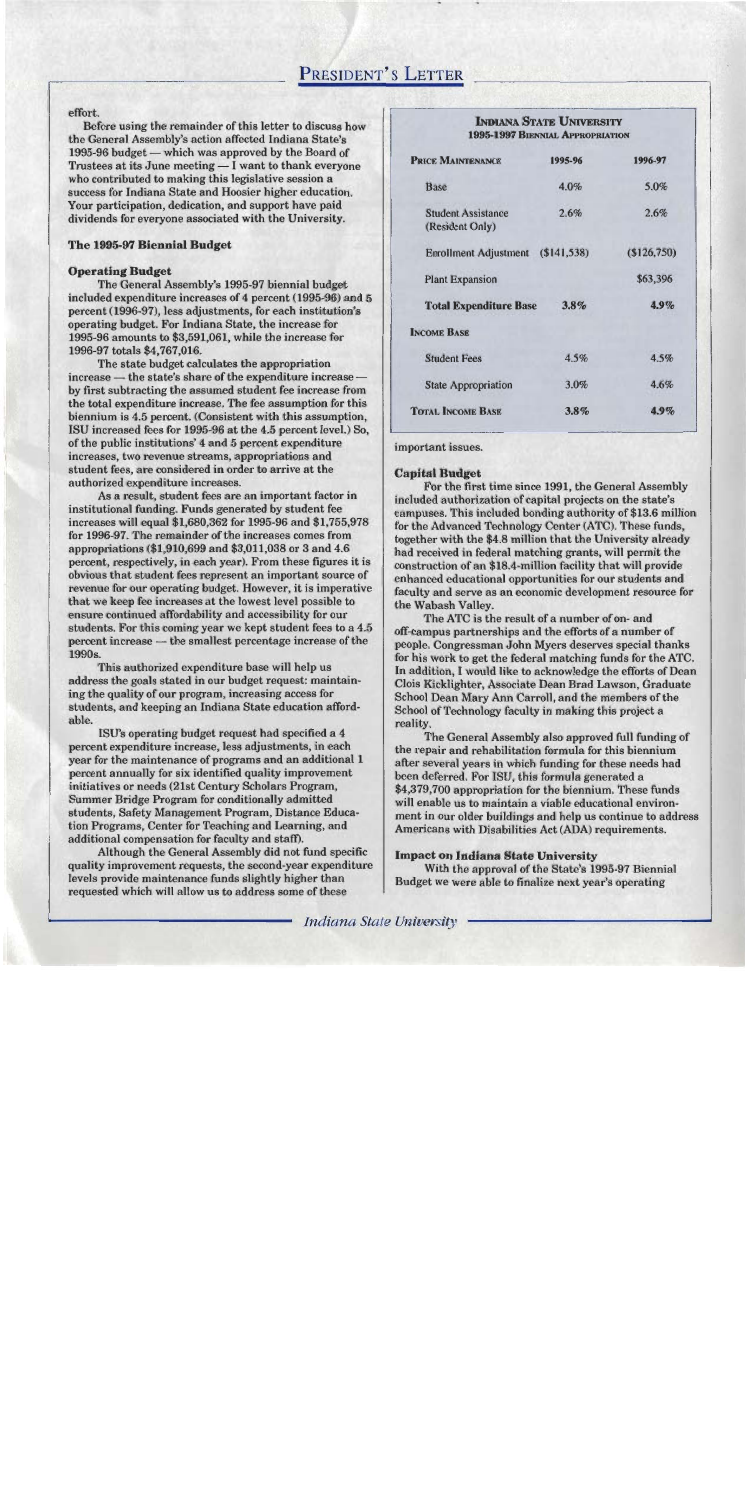### PRESIDENT'S LETTER

budget. In June the Board of Trustees authorized an operating budget for the 1995-96 fiscal year in the amount of \$98.4 million, an increase of 1.5 percent over the previous year.

Indiana State University's budget request demonstrated our desire to keep higher education affordable and accessible - and to enhance the quality of our programs. Consequently, ISU's highest budget priorities were keeping ISU's student fees at an affordable level and strengthening several programs aimed at recruitment, retention, and service to students. Our request also reflected our continuing commitments to providing additional student financial aid and enhancing our library collections. A high priority also was given to increasing compensation for our dedicated faculty and staff.

Three revenue streams - state appropriations, student fees, and reallocations - make up the source of additional monies for these priorities. As mentioned previously, state appropriations and student fee increases made possible \$3,591,061 in expenditure increases. Although these two increases were offset substantially by other downward adjustments - primarily the adjustments related to lost enrollment. An additional \$1,440,000 was generated through internal reallocations such as eliminating vacant positions and reducing selected budget lineitems. These reallocations were made strategically, not across the board, and are the consequence of excellent deliberations by the Vice Presidents, the Deans, and their staffs. William Crichfield, University Budget Officer, in particular, is to be commended for the many hours he diedicated to this process.

#### **Increased Compensation for ISU Faculty and Staff**

Providing compensation increases for faculty and staff was one of our top priorities for 1995-96. Consequently, faculty compensation has increased 4.5 percent overall. This includes a standard increase of 2.5 percent, compression equity adjustments of 1.82 percent, and increases for promotions and degrees of 0.18 percent.

The overall salary increase for executive/administrative/professional staff is also 4.5 percent. This includes a standard increase of 3 percent and equity adjustments of 1.5 percent.

The salary increase for support staff averaged 5 percent. This includes a standard increase of 3 percent and a fixed increment of \$300 per full-time staff member. This method was chosen in the belief that the fixed increment provides a more equitable means of compensating lower salaried personnel. It should permit the salaries of these employees to more closely keep pace with increasing costs for things such as health benefits coverage that may affect them in a manner disproportionate to their salary level.

#### **Faculty Salary Equity Adjustments**

As most of you will recall, a high priority for faculty salaries during 1994-95 was to address gender and racebased salary inequities. Through extensive study and deliberation, all documented cases of gender- and racebased salary inequities were adjusted in last year's budget. This year, our priority was additional equity adjustments

|                                           | <b>SALARY INCREASES</b> |  |
|-------------------------------------------|-------------------------|--|
| <b>SUPPORT STAFF (5%)</b>                 |                         |  |
| • Standard Pool                           | 3%                      |  |
| • \$300 per FTE                           | 2%                      |  |
| <b>FACULTY (4.5%)</b>                     |                         |  |
| • Standard Pool                           | 2.5%                    |  |
| • Equity                                  | 1.82%                   |  |
| • Promotion                               | 0.18%                   |  |
| <b>ADMINISTRATIVE/PROFESSIONAL (4.5%)</b> |                         |  |
| • Standard Pool                           | 3%                      |  |
| • Equity                                  | 1.5%                    |  |
|                                           |                         |  |

related to salary compaction.

Provost Richard H. Wells and I have obtained considerable input over the past two years regarding salary equity issues during our many meetings with the President's Planning and Resources Committee (PPARC), the Faculty Economic Benefits Committee (FEBC), the University Faculty Senate Executive Committee, department chairpersons, and the Deans Council, as well as through informal conversations with a number of individuals. A subcommittee of the FEBC also has worked closely with Dr. Jacquelyn Frost (formerly ISU's Director of Institutional Analysis) regarding a careful statistical analysis of this year's faculty salaries.

I am pleased to report that we were able to develop an analytical framework to guide our decision-making that utilizes the subcommittee's major recommendations. Many other recommendations also have been incorporated into these salary equity awards.

A great deal of time and effort have been invested again this year in consultation regarding faculty salary equity, and the procedures outlined below are grounded in those discussions.

The process used to determine the salary equity adjustments was based on an evaluation of both the statistical analysis of faculty salaries and a departmental assessment of the relative strengths and weaknesses of individuals' performance in the areas of teaching, research/ creative activity, and service. It was expected that there would be a range in the salaries of those whose educational backgrounds and time in rank are similar but whose performance has differed significantly - and there was. In addition, all recommendations were based on internal factors and not on the external market. The statistical model accounted for divergent external market values among academic disciplines.

Each academic department — with the personnel committee's and chairperson's input - made equity adjustment recommendations to its dean who, in turn, forwarded his or her recommendations to Provost Wells. The Board of Trustees approved these salary equity